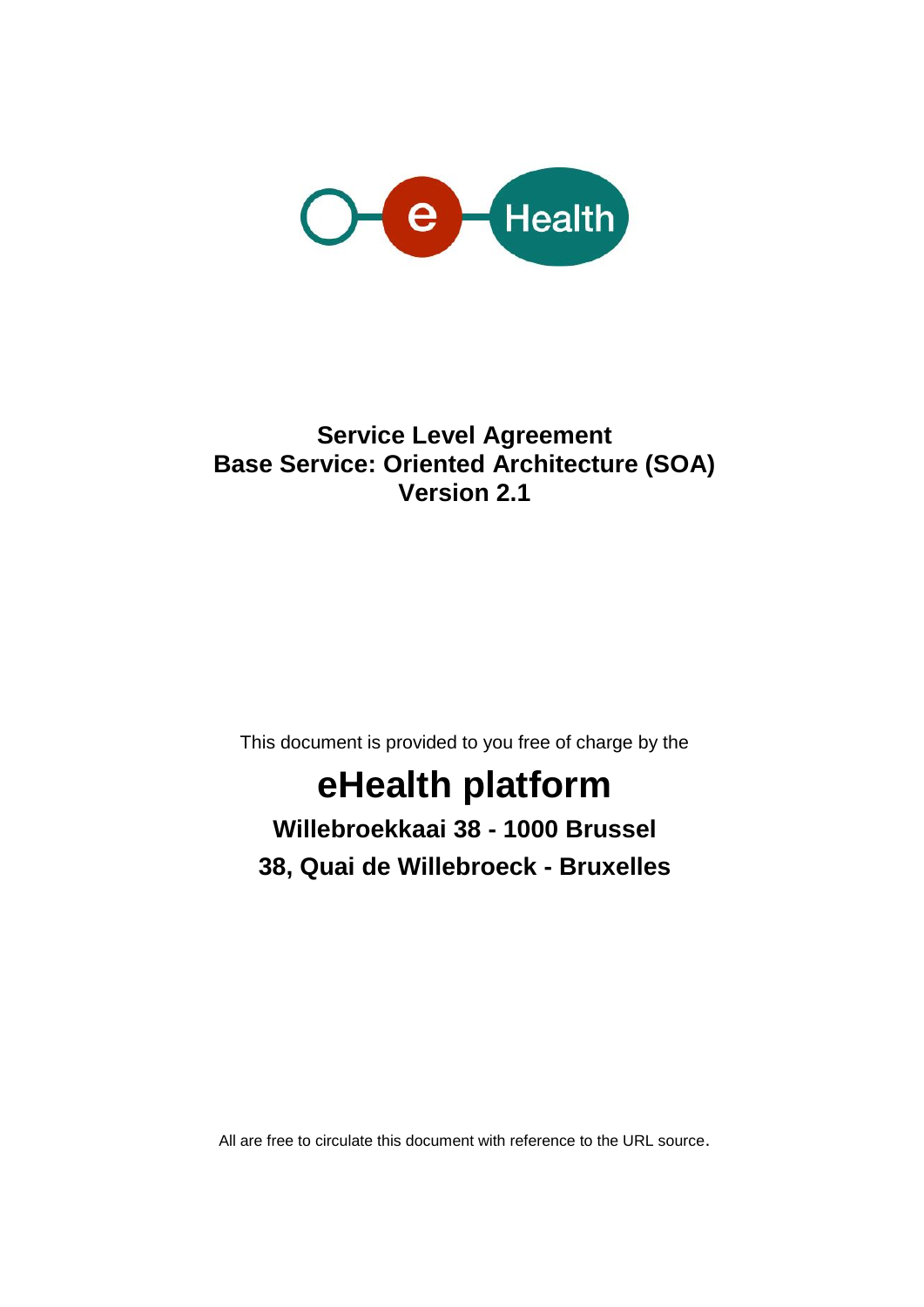### **Service Level Agreement**

### *Base Service: SOA*

#### **Between**

**Service provider Service customer**

eHealth Platform

Quai de Willebroeck, 38

1000 BRUSSELS

**To the attention of: the user community**

User Community

Author: Service Management Date: 14/08/2018 *Version: 2.1* Status: Final Type: Public Confidentiality: Language: English Exhibit of: MSA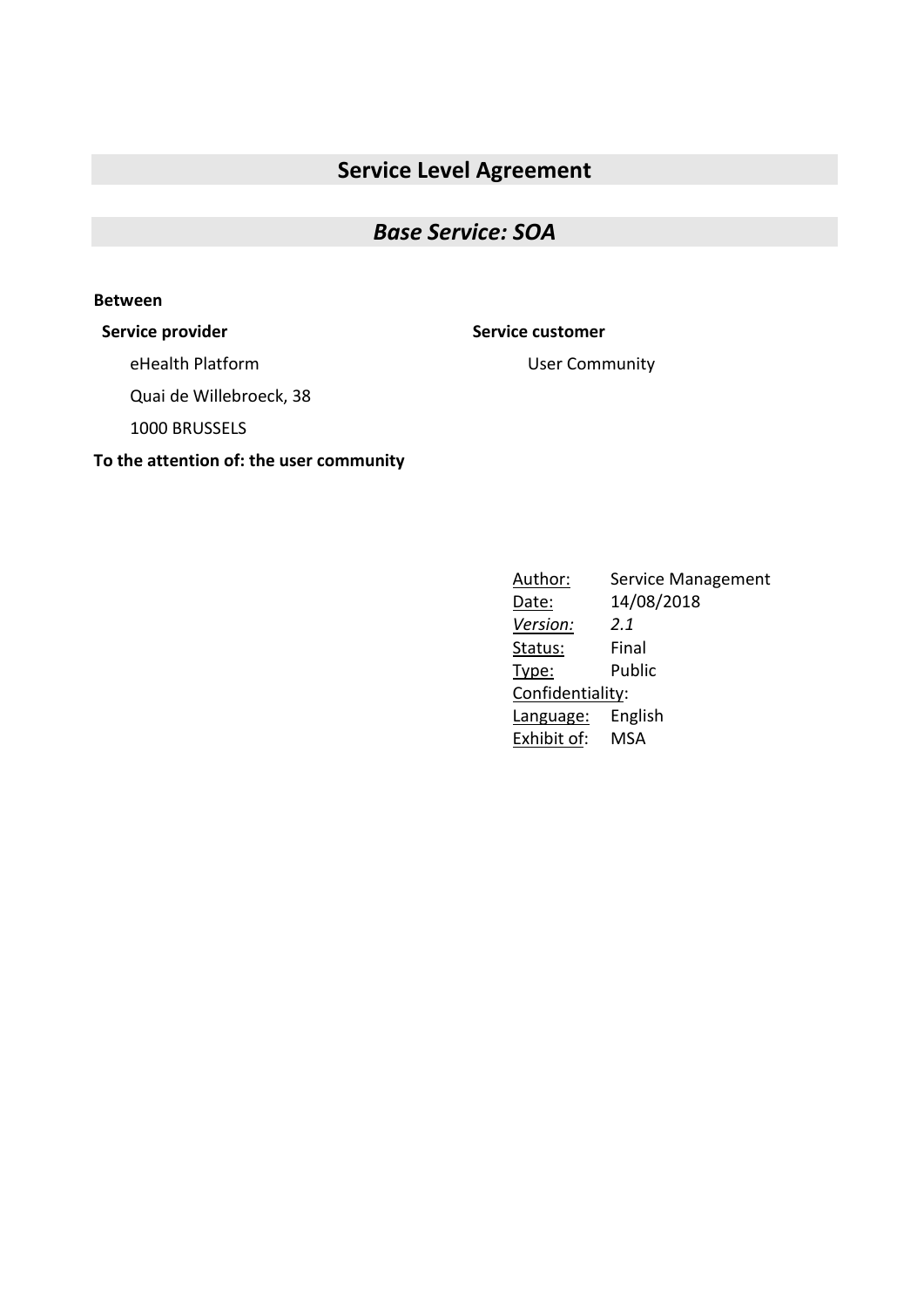# 1. Table of content

| 1.             |        |  |  |
|----------------|--------|--|--|
| 2.             |        |  |  |
|                | 2.1.   |  |  |
|                | 2.2.   |  |  |
|                | 2.3.   |  |  |
|                | 2.4.   |  |  |
|                | 2.5.   |  |  |
|                | 2.5.1. |  |  |
|                | 2.5.2. |  |  |
|                | 2.5.3. |  |  |
|                | 2.5.4. |  |  |
|                | 2.5.5. |  |  |
| 3.             |        |  |  |
|                |        |  |  |
|                | 3.1.   |  |  |
|                | 3.1.1. |  |  |
|                | 3.1.2. |  |  |
|                | 3.2.   |  |  |
|                | 3.3.   |  |  |
| 4.             |        |  |  |
| 5 <sub>1</sub> |        |  |  |
|                | 5.1.   |  |  |
|                | 5.1.1. |  |  |
|                | 5.1.2. |  |  |
|                | 5.1.3. |  |  |
|                | 5.1.4. |  |  |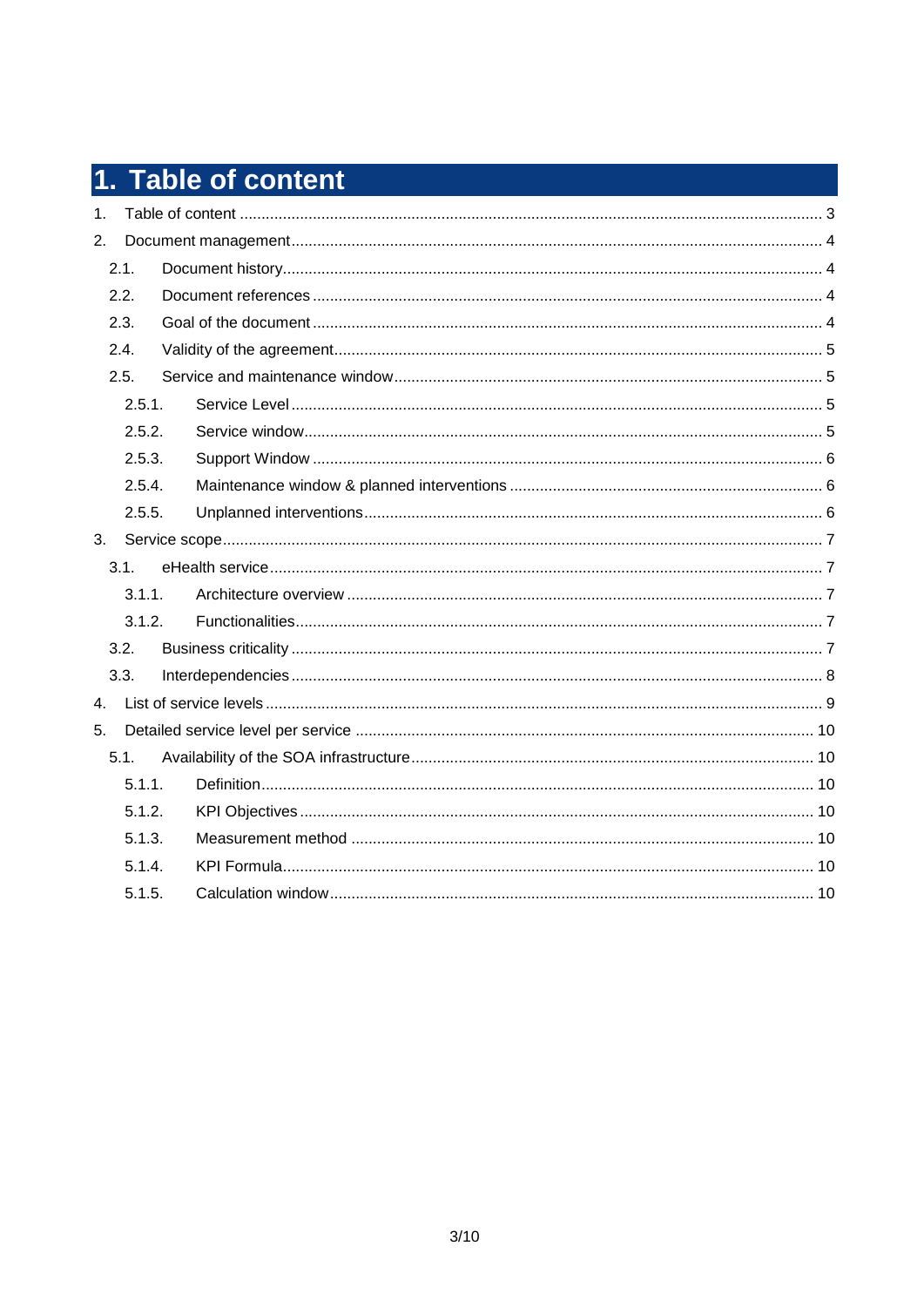### **2. Document management**

### **2.1. Document history**

| <b>Version</b> | <b>Date</b> | <b>Author</b>                 | Description of changes / remarks |
|----------------|-------------|-------------------------------|----------------------------------|
| 2015.01        | May 2015    | eHealth Service<br>Management | Update                           |
|                | 30/04/2018  | eHealth Service<br>Management | Update (new logo)                |
| 2.1            | 14/08/2018  | eHealth Service<br>Management | Corrections                      |

### **2.2. Document references**

| D | Title                           | <b>Version</b> | Date       | Author |
|---|---------------------------------|----------------|------------|--------|
| ᅩ | <b>Master Service Agreement</b> | ∽<br>z.u       | 22/11/2012 |        |

### **2.3. Goal of the document**

The objective of this document is to define the Service Level Agreement for the set of services included in the *Base Service Oriented Architecture* proposed by the eHealth-platform. It defines the minimum level of service offered on the eHealth-platform, and provides eHealth's own understanding of service level offering, its measurement methods and its objectives in the long run.

This document contains a short description of the current services offered by the orchestration services (SOA). The eHealth platform provides a SOA infrastructure hosting:

- Different pipes on the eHealth service bus for external partners as eBirth, eCare safe, ...;
- Providing a service catalogue of services offer on the eHealth Service Bus.

In addition, this document contains a short description of, or a link to a location where such a description can be found:

- Some technical and/or functional components the services depend on.
- Measurements and KPIs intended to account for a certain number of performance indicators.

This document is an appendix to the *Master Service Agreement (MSA)*. Information given in this document takes precedence over the data regarding the same subjects given in former versions and in the MSA. Items described in the MSA include, for instance:

 a broad description of the business services offered by the eHealth-platform to the applications which may want to make use of them;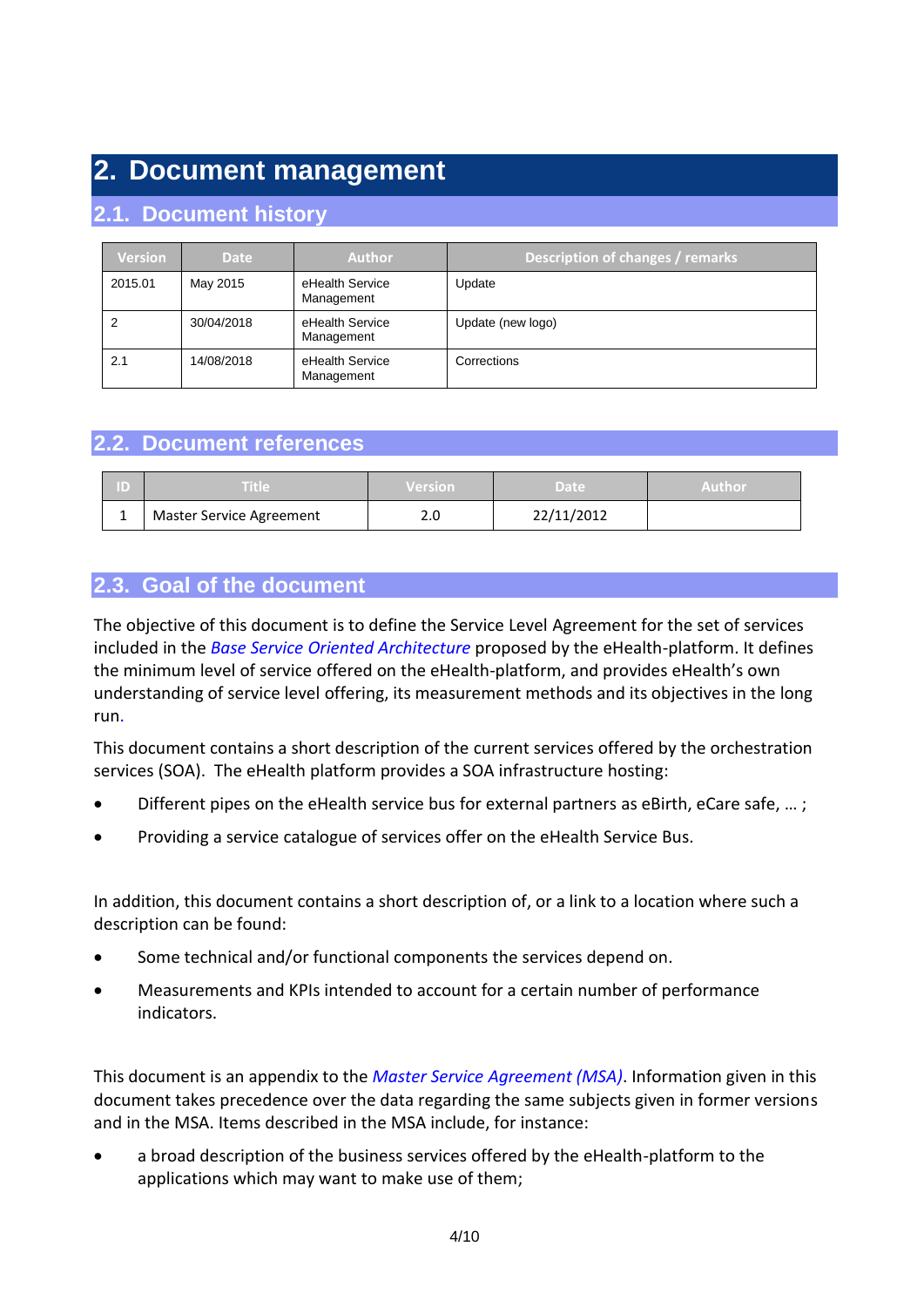- description of cross-sectional services offered on the eHealth–platform;
- description of support services, including registering, managing and solving possible incidents with the Portal set of services, managing changes;
- performance indicators related to those services.

### **2.4. Validity of the agreement**

This document is valid as long as the *Base Service Oriented Architecture* is part of the eHealthplatform offering services.

Once a year, the levels of service proposed will be reviewed and confirmed for the next year.

**2.5. Service and maintenance window**

#### **2.5.1. Service Level**

By default, the priority for the support for this Basic Service (as described in the MSA) is GOLD. Nevertheless, objectives described below are valid only for the Production environment.

#### **2.5.2. Service window**

The time frame during which the services of the eHealth platform are offered to the client applications, is defined in terms of days and hours. Standard working days are all working days of the year, except during the biannual maintenance periods.

The following table summarises the service window.

|            | <b>Service Window</b> |                                                             |         |           |          |        |          |        |
|------------|-----------------------|-------------------------------------------------------------|---------|-----------|----------|--------|----------|--------|
|            |                       | Day of the week (closing days of Service Provider = Sunday) |         |           |          |        |          |        |
|            |                       | Monday                                                      | Tuesday | Wednesday | Thursday | Friday | Saturday | Sunday |
|            | $00:00 - 07:00$       |                                                             |         |           |          |        |          |        |
|            | $07:00 - 08:00$       |                                                             |         |           |          |        |          |        |
| Day period | $08:00 - 16:30$       |                                                             |         |           |          |        |          |        |
|            | $16:30 - 19:00$       |                                                             |         |           |          |        |          |        |
|            | $19:00 - 20:00$       |                                                             |         |           |          |        |          |        |
|            | $20:00 - 24:00$       |                                                             |         |           |          |        |          |        |

| Legend                                                                                                                                                       |  |  |  |  |
|--------------------------------------------------------------------------------------------------------------------------------------------------------------|--|--|--|--|
| Timeslots where the Service must be available according to the SLA and where corrective actions will be taken to<br>resolve detected Incidents.              |  |  |  |  |
| Timeslots where the Service will be available provided there are no blocking Incidents. If these incidents do appear, no<br>corrective action will be taken. |  |  |  |  |
| Timeslots where unavailability can occur.                                                                                                                    |  |  |  |  |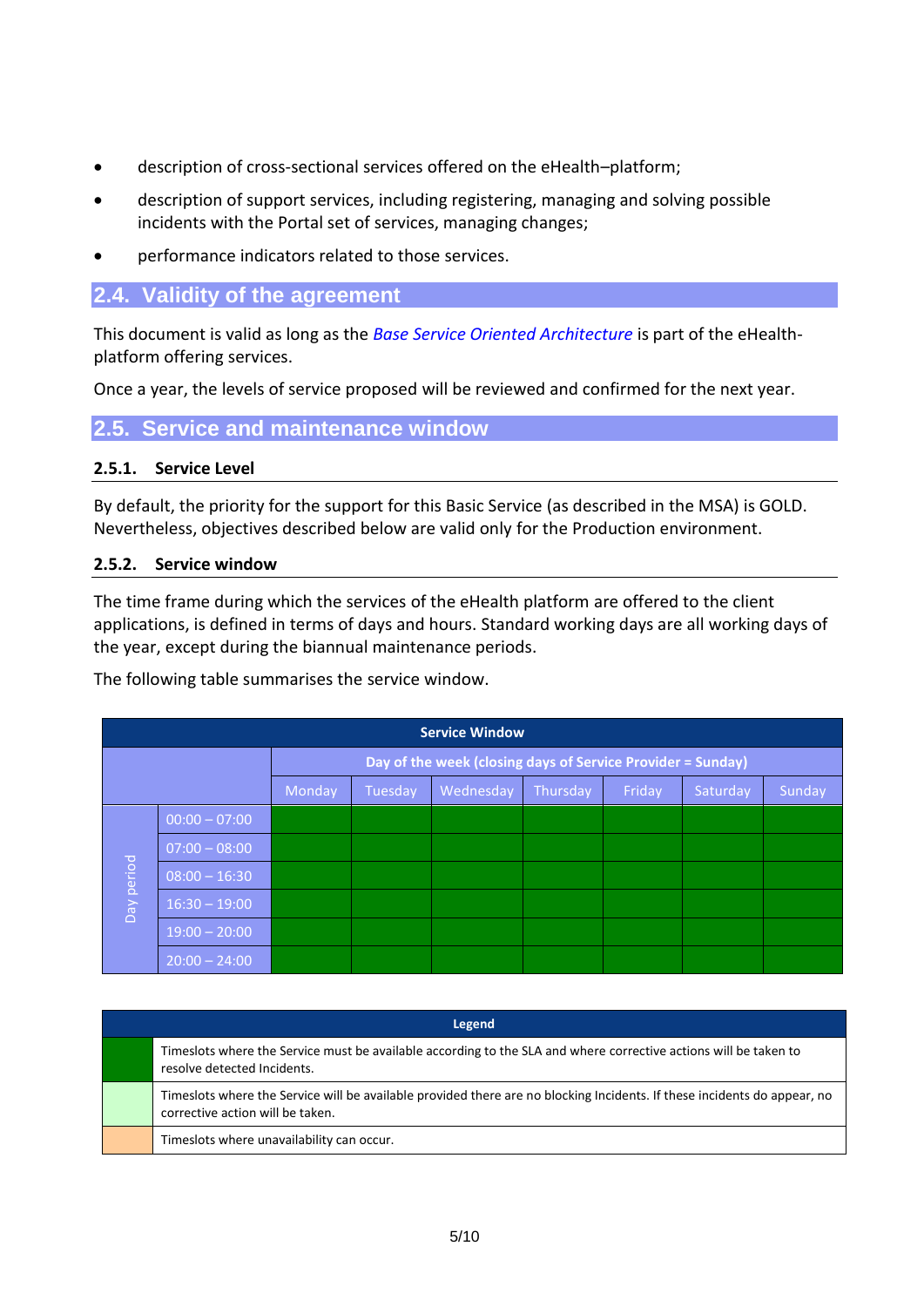### **2.5.3. Support Window**

|                                                             | <b>Support Window</b> |        |         |           |          |        |          |        |
|-------------------------------------------------------------|-----------------------|--------|---------|-----------|----------|--------|----------|--------|
| Day of the week (Closing days of Service Provider = Sunday) |                       |        |         |           |          |        |          |        |
|                                                             |                       | Monday | Tuesday | Wednesday | Thursday | Friday | Saturday | Sunday |
|                                                             | $00:00 - 07:00$       |        |         |           |          |        |          |        |
|                                                             | $07:00 - 08:00$       |        |         |           |          |        |          |        |
| Day period                                                  | $08:00 - 16:30$       |        |         |           |          |        |          |        |
|                                                             | $16:30 - 19:00$       |        |         |           |          |        |          |        |
|                                                             | $19:00 - 20:00$       |        |         |           |          |        |          |        |
|                                                             | $20:00 - 24:00$       |        |         |           |          |        |          |        |

| Legend                                                                                                                                                                                      |  |  |  |  |  |
|---------------------------------------------------------------------------------------------------------------------------------------------------------------------------------------------|--|--|--|--|--|
| Timeslots for which the eHealth Call Center is available for the End-Users with a second line support for Infrastructure<br>(HW, OS, Middleware and DB)                                     |  |  |  |  |  |
| Timeslots for which the eHealth Call Center is available for the End-Users with a second line support, including<br><b>Application Support</b>                                              |  |  |  |  |  |
| Timeslots for which the eHealth Call Center is unavailable for the End-Users. The End-User will have the possibility to<br>record a voice message that will be treated on the next Workday. |  |  |  |  |  |

#### **2.5.4. Maintenance window & planned interventions**

The eHealth platform will strive for limiting as much as possible the impact and duration of the planned interventions. Today, eHealth is committed to make efforts so planned unavailability's do not exceed one to a few hours per year.

Portal, Network interventions and application releases: 2 times a year.

#### **2.5.5.Unplanned interventions**

Under exceptional circumstances, unplanned interventions may be needed in order to restore the service.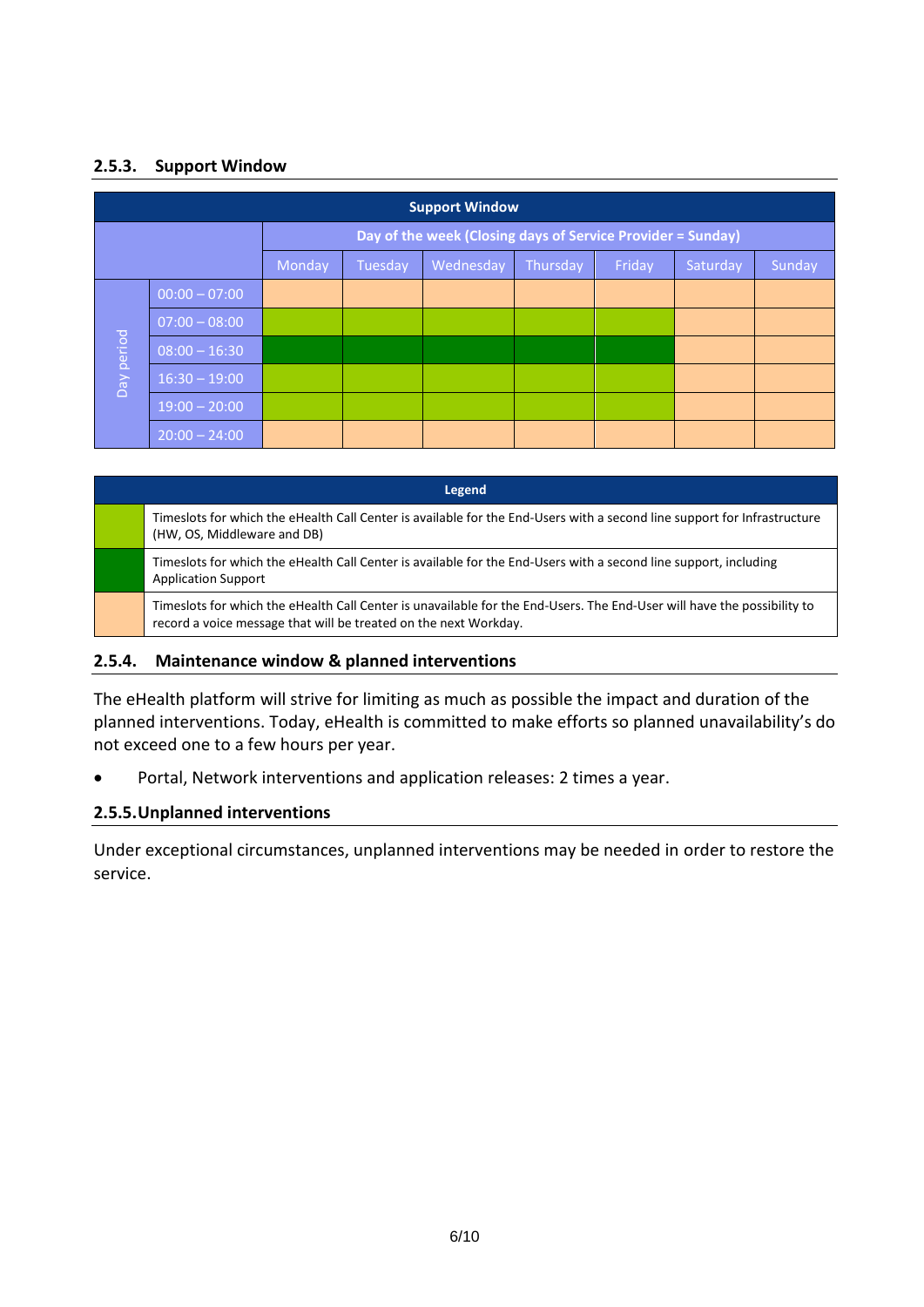### **3. Service scope**

**3.1. eHealth service**

### **3.1.1. Architecture overview**

The eHealth Service Bus (ESB)



The eHealth-platform's service bus is hosting several dedicated buses to call partner's webservices. Each call can be

- transported, transfer to call partner's webservices
- enriched by call to eHealth base service as the User access management or the timestamping
- orchestrated

As each call is different, the eHealth platform ensures the availability of the eHealth Service Bus.

In addition, the eHealth platform offers an access to its SOA service catalogue through the registry. The registry provides technical documentation on all services hosted and accessed on the eHealth Service Bus.

### **3.1.2. Functionalities**

This Service Level Agreement is concerned with the base service orchestration (SOA). The services offered by the eHealth-platform for the base service SOA are:

- the availability of the SOA infrastructure to let run the ESB and the pipes hosted;
- the availability and performance of the registry.

Enrichment and orchestration at partner side are out of scope of this agreement (As for eBirth)

### **3.2. Business criticality**

The business criticality of SOA services is **Gold** as it supports mandatory business processes that should be processed synchronously and within some legal periods.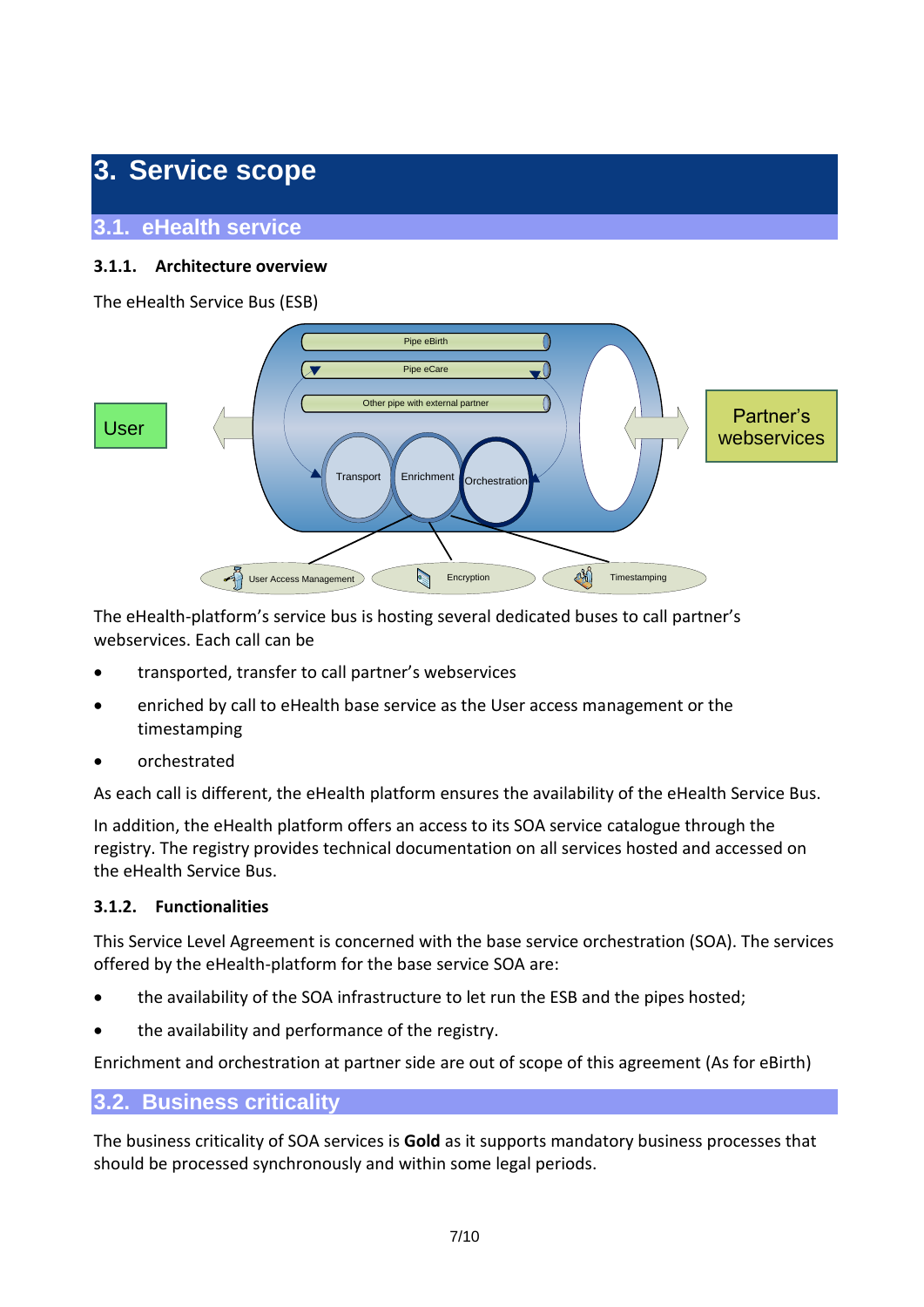### **3.3. Interdependencies**

The availability and performance of the registry are part of the portal SLA.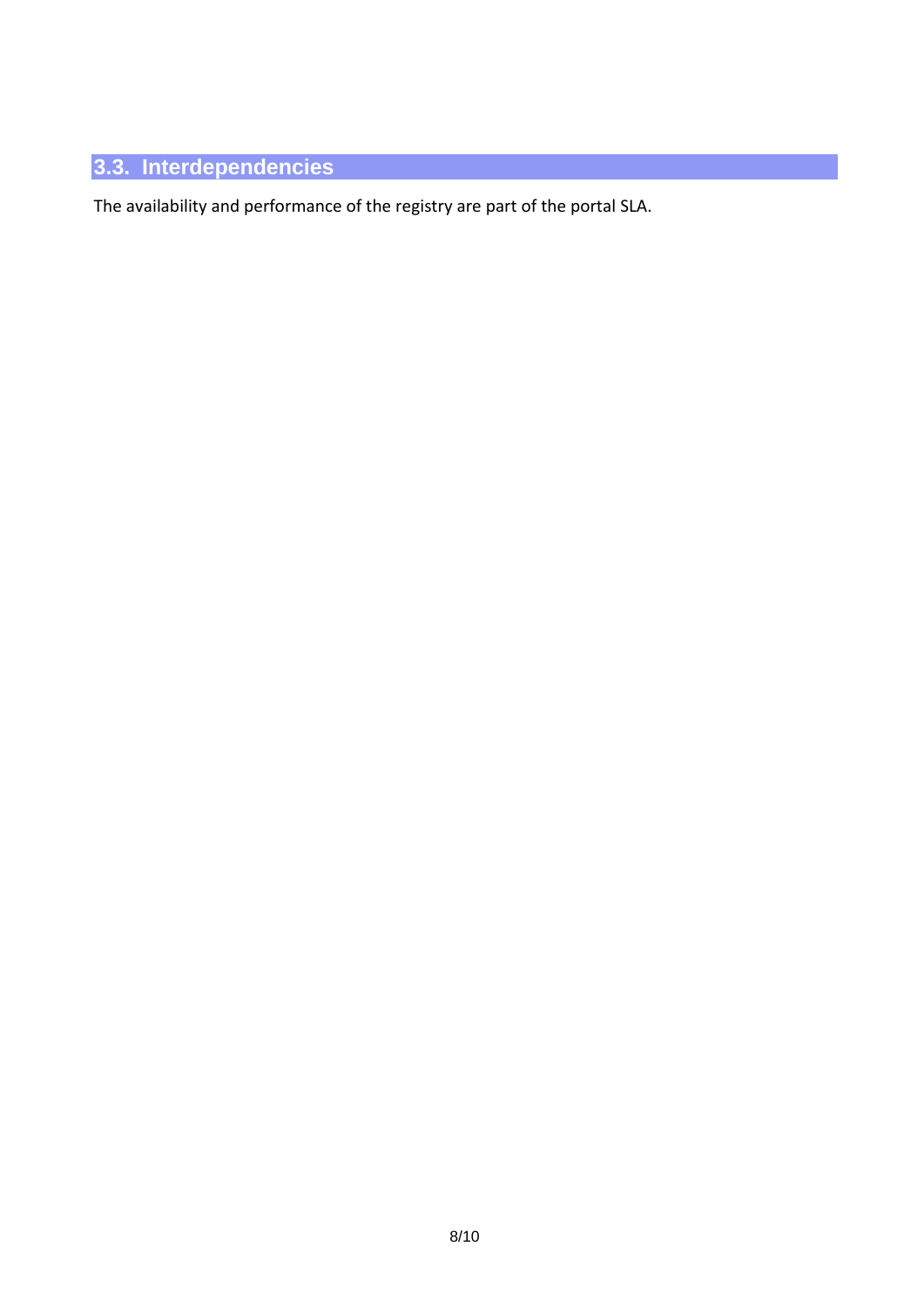## **4. List of service levels**

| <b>Service</b> | <b>Measure of</b>                  | <b>SLID</b> | Limit                           | <b>Committed</b> | <b>Target</b> | <b>Calculation</b><br>window | <b>Criticality</b> |
|----------------|------------------------------------|-------------|---------------------------------|------------------|---------------|------------------------------|--------------------|
| <b>SOA1</b>    | Availability of SOA infrastructure | SOA1        | regular check<br>(Every minute) | 99,5%            | 99,90%        | Monthly (min<br>100 hits)    | Gold               |

*Table 1:* List of key performance indicators (KPI) per service